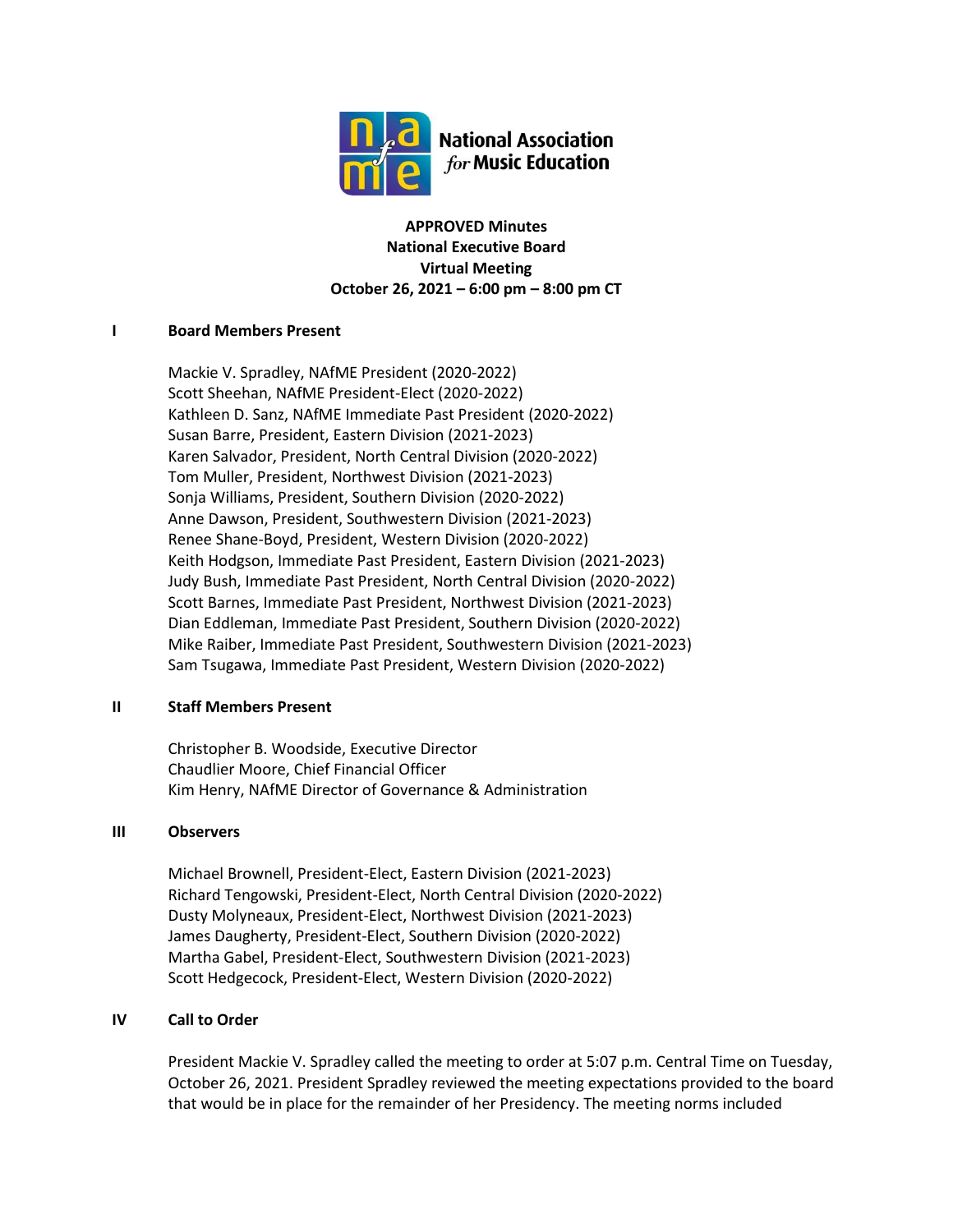decorum that is outlined in policy I.K.001 Governance Code of Conduct. Immediate Past President Judy Bush requested the board discuss MEA Updates at this meeting and President Spradley agreed.

## **V Review and Adoption of Agenda (Appendix A)**

*IT WAS MOVED BY WILLIAMS, SECONDED BY MULLER, AND CARRIED UNANIMOUSLY TO ADOPT THE AGENDA, INCLUDING THE CONSENT AGENDA, WITH FLEXIBILITY AS DIRECTED BY THE PRESIDENT:*

- *APPROVAL OF JUNE 24, 2021 NEB MINUTES*
- *APPROVAL OF SEPTEMBER 28, 2021 NEB MINUTES*

#### **VI Reports**

## **A Report of Chair, Executive Committee**

President Spradley asked Executive Director Chris Woodside to update the board on current MEA activities over the past month. Mr. Woodside shared information regarding the global situation with the affiliates. Mr. Woodside, the respective Division Presidents, and President Spradley have spent a great deal of time assisting numerous state MEAs with various organizational issues. Mr. Woodside shared with the board that significant bandwidth is necessary to maintain this level of support. Mr. Woodside thanks the Division Presidents and the Executive Committee for their time and efforts in this work.

President Spradley asked Chief Financial Officer Chaudlier Moore to provide a high-level overview of the finances as they related to discussions regarding travel in the latter part of the fiscal year. Mr. Moore informed the board that current finances are still down from what was anticipated for the first quarter of this year. NAfME membership has not yet met the goal for this time of the fiscal year. Mr. Moore estimates total revenue is down approximately half a million dollars; approximately \$325,000.00 behind in membership dues and another \$250,000.00 behind from other non-dues revenue. Given this current financial situation, leadership and staff should continue to operate in a cautionary manner.

North Central Division President Karen Salvador provided feedback to the board regarding the IL join/renew situation. North Central Division President Salvador reported hearing from IL members that the stopgap measure NAfME has put in place is not working. Members are not finding the current solution easy or appealing. Members would find it easier to join NAfME directly, without joining a different state for their membership. Mr. Woodside agreed and noted this process needs to be simplified after attempting to make a well-intentioned solution work for everyone. The board discussed moving toward a time delineated IL only NAfME option that would apply to Collegiates and active members alike, while continuing to consider whether NAfME will create a new affiliate in IL in the future.

*IT WAS MOVED BY SALVADOR, SECONDED BY BARRE, AND CARRIED UNANIMOUSLY TO ALLOW IL RESIDENTS TO JOIN NAFME DIRECTLY UNTIL JUNE 30, 2023 BY WHICH TIME WE WILL CREATE A PLAN FOR IL MOVING FORWARD.*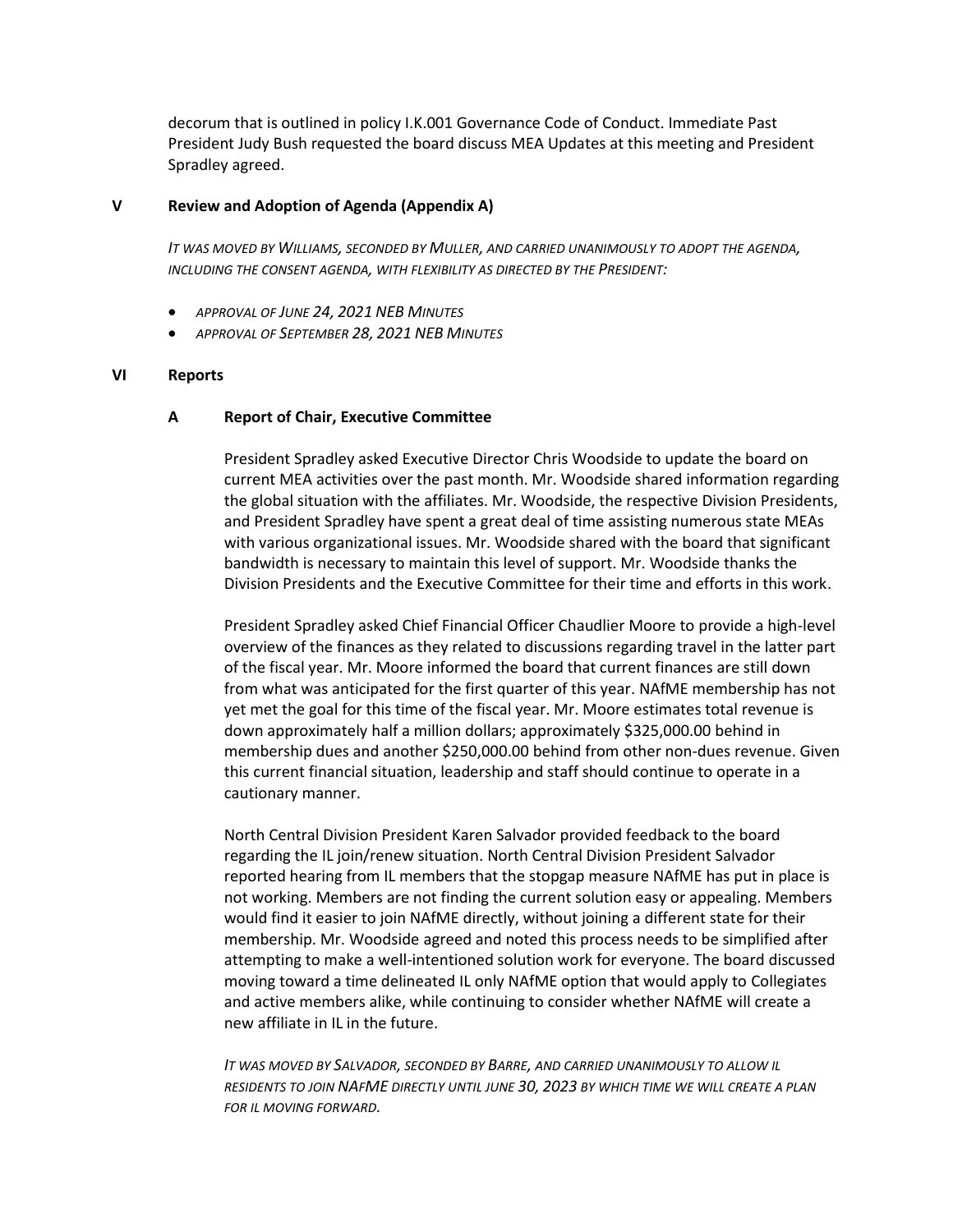*IT WAS MOVED BY SALVADOR, SECONDED BY HODGSON, AND CARRIED UNANIMOUSLY TO REQUEST THAT STAFF START AN EXPLORATORY PROCESS TOWARD A NEW IL AFFILIATE.*

President Spradley led a discussion with the board about the upcoming town hall with the candidates for National President-Elect 2022-2024. President Spradley informed the board of the planning process to date, explaining about unexpected requests from State MEAs and Divisions wishing to host events with the Presidential candidates. President Spradley stated the importance of a fair process for both candidates leading up to the election. President Spradley and President-Elect Scott Sheehan both emphasized the need to review NAfME Policies I.J.001 and I.J.002, which outline the nominating and elections processes for NAfME at the National and Division levels.

President Spradley led the board in a discussion of three revisions to the NAfME Bylaws: appointing two members of the Equity Committee to the board with full voting rights, making the Equity Committee a standing committee, and allowing the Division Presidents-Elect to be made full voting members of the board. The board discussed the importance of equity amongst board members which should include the right of all board members to vote. President Spradley and staff have drafted revisions to the NAfME Bylaws that have been provided to the board for review. The board discussed separating the two bylaw changes of the appointment of two board members from the Equity Committee and the naming of the Equity Committee a standing committee. The board agreed to separate these bylaw amendments.

*IT WAS MOVED BY WILLIAMS, SECONDED BY SALVADOR, AND CARRIED UNANIMOUSLY THAT THE QUESTION BE PRESENTED TO THE MEMBERSHIP TO REQUEST APPROVAL OF AN AMENDMENT TO THE NAFME BYLAWS THAT WOULD MAKE THE EQUITY COMMITTEE A STANDING COMMITTEE OF THE ASSOCIATION.*

*IT WAS MOVED BY SALVADOR, SECONDED BY WILLIAMS, AND CARRIED UNANIMOUSLY IN ACCORDANCE WITH THE BYLAWS, TO FORWARD TO THE MEMBERSHIP CHANGES TO INCLUDE ALL DIVISION PRESIDENTS-ELECT AS FULL VOTING MEMBERS OF THE NATIONAL EXECUTIVE BOARD.*

President Spradley led the board in further dialogue regarding the addition of two appointments from the Equity Committee to the board. The board discussed the difference between appointed and elected members of the board, the shift in culture this change in status of board members would cause to the organization, the thought of how best to bring people with DEIA experience to this board and how these individuals would be vetted, and how to speak to representation issues on the board. The board discussed the recommendations from the Cook Ross Study which advocated for this change to the board, as well as the current pipeline to leadership. The board spoke about how the states were incorporating their Equity Committees into their state MEA board work and the need to research that process in order to help frame the best structure at the national level. President-Elect Sheehan was tasked with leading this research with the Division Presidents to find out more details from the state MEAs.

*IT WAS MOVED BY RAIBER, SECONDED BY SALVADOR, AND CARRIED UNANIMOUSLY, TO TABLE THE MOTION THAT THE QUESTION BE PRESENTED TO THE MEMBERSHIP TO REQUEST APPROVAL OF AN AMENDMENT TO THE NAFME BYLAWS TO ADD TWO EQUITY COMMITTEE APPOINTMENTS TO THE NEB.*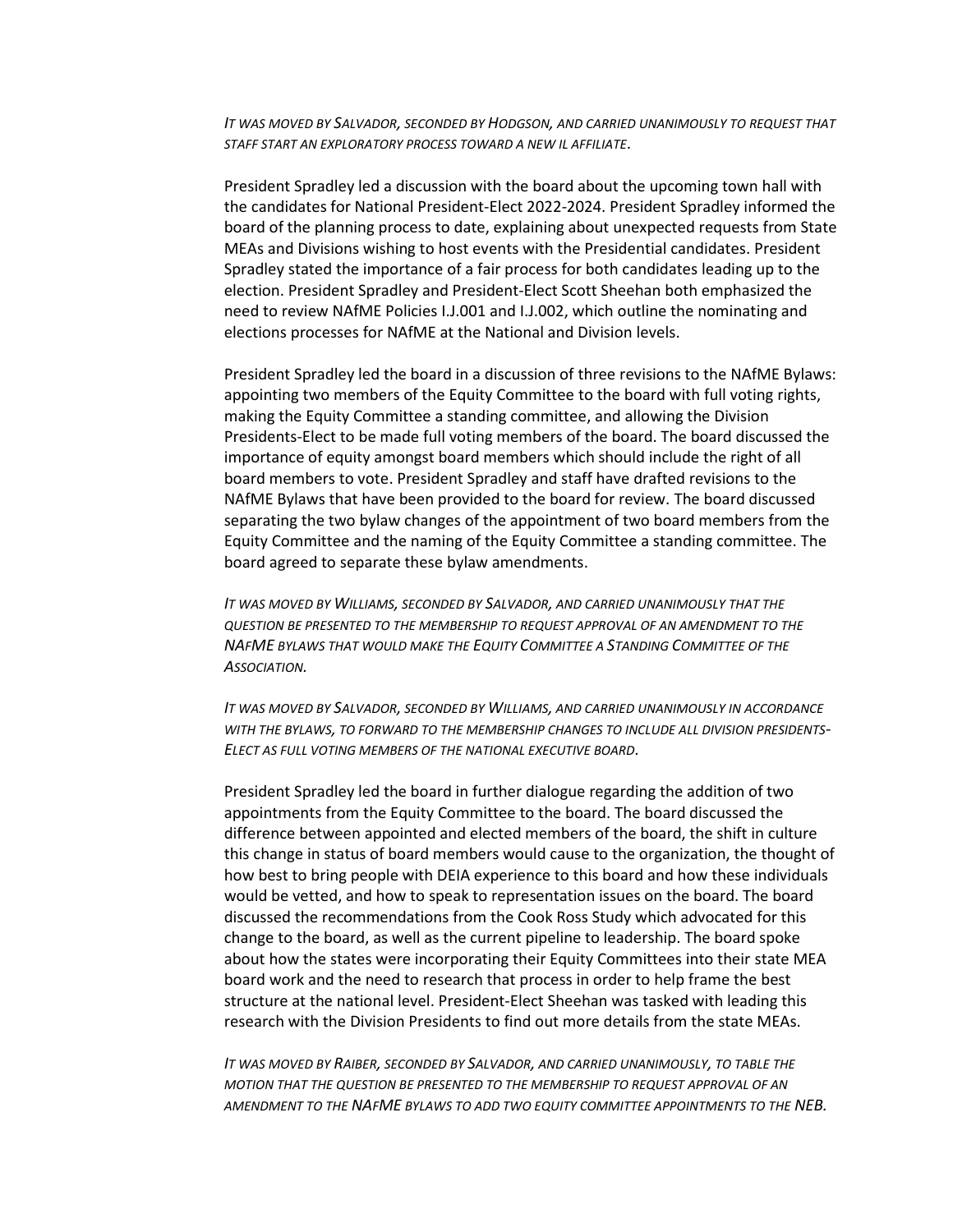## **VII Old Business**

President Spradley led the board in a discussion of upcoming travel and events. President Spradley thanked Eastern Division President Sue Barre for working with the Division Presidents and bringing their thoughts and suggestions regarding upcoming travel and events to the board. Mr. Woodside also thanked Eastern Division President Barre for these efforts. Mr. Woodside reiterated that the organization is not making its revenue goals, and the board should remain thoughtful about how funds are spent. Mr. Woodside stated that if it is determined to be the board's will to resume travel to state MEA events, that directive can be provided and NAfME will facilitate, and signed documentation related to COVID risks will be required. The Division Presidents requested the ability to attend in person conferences if invited and if they are individually comfortable with the health situation related to the location of each invitation. The Division Presidents also requested funding for travel to said events. It was decided the same funding allotment would be provided to each Division President and the Division President would determine how that funding allotment was spent on travel.

President Spradley reviewed the planning and details for the National Conference in November 2022, as well as the current planning for National Assembly 2022. Mr. Woodside asked the board for further guidance in order to finalize plans for National Assembly 2022. Staff reviewed the research done to date for an in person "skinny" National Assembly that was bylaw compliant. It was noted it would be helpful to have dates to work with to continue planning for National Assembly 2022. President Spradley requested that President-Elect Sheehan work with staff before the next board meeting to narrow down the dates and bring that back to the board to finalize.

#### **VIII Adjournment**

*IT WAS MOVED BY HODGSON, SECONDED BY BARNES, AND CARRIED UNANIMOUSLY TO ADJOURN THE NATIONAL EXECUTIVE BOARD MEETING ON TUESDAY, OCTOBER 26, 2021, AT 8:01 P.M. CENTRAL TIME.*